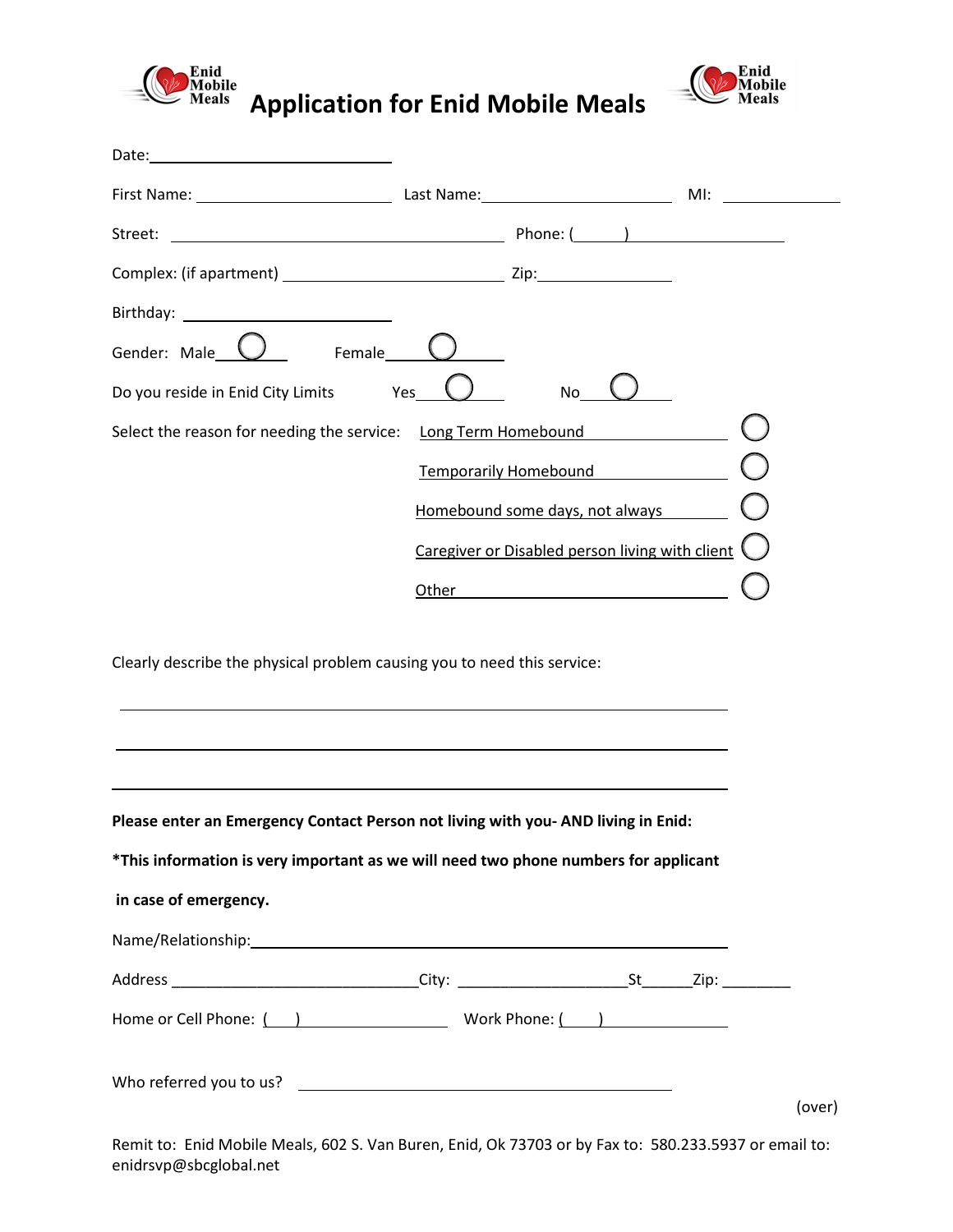

**Application for Enid Mobile Meals** 



|                                                   | Please answer the following questions to help us serve you better:                                                   |                               |
|---------------------------------------------------|----------------------------------------------------------------------------------------------------------------------|-------------------------------|
| Do you live alone? Yes                            | No                                                                                                                   |                               |
| Are you on a physician-prescribed diet? Yes       | No                                                                                                                   |                               |
| If yes, what type of diet?                        |                                                                                                                      |                               |
| Medicare<br>Do you currently have:                | Medicaid                                                                                                             |                               |
| Are you a Veteran? Yes                            | Veteran's spouse? Yes<br>No                                                                                          | No                            |
| Do you find a need for other services to include: |                                                                                                                      |                               |
| Transportation                                    | <b>Homebound Counseling</b>                                                                                          | <b>Telephone Reassurance</b>  |
| <b>Handyman Services</b>                          | Pet Food Assistance                                                                                                  | <b>Commodity Box Delivery</b> |
| Library Book Delivery                             | <b>SNAP Application Assistance</b>                                                                                   | <b>Senior Social Center</b>   |
|                                                   | مبيمط ببعد مد موزالزما براطنومومو مورمط الزبير معمطه امومر طنوموسومو وصره 60 كمبيره النوطه اموجهوه اموس امويو ممعومه |                               |

*I agree and understand that I owe \$67.00 per month, and there will be no monthly billing to my house and that it is my responsibility to make my payments on time each month to receive the Enid Mobile Meals, and that I have read and understand the information page attached. \*\*I also understand that a \$67 payment must be included with the application in order to get meals started\*\**

| Name: | Signature: |   |
|-------|------------|---|
|       |            | ≔ |

Person Responsible for monthly payments (if different than above): \_\_\_\_\_\_\_\_\_\_\_\_\_

| TO BE COMPLETED BY OFFICE STAFF ONLY |                                                         |              |  |  |
|--------------------------------------|---------------------------------------------------------|--------------|--|--|
|                                      | Start Date_____________________                         | Route Number |  |  |
| Mapped on Route _____________        | Birthday List __________________                        |              |  |  |
| In Accounting System_________        | <b>Emergency Contact Card</b>                           |              |  |  |
|                                      |                                                         |              |  |  |
| <b>OFG Status:</b>                   |                                                         |              |  |  |
| Reason OFG____________________       | Date OFG _____________________                          | Route Number |  |  |
| Mapped on Route _____________        | Birthday List <u>List</u>                               |              |  |  |
| In Accounting System 1997            | Emergency Contact Card<br><u>Emergency</u> Contact Card |              |  |  |

Remit to: Enid Mobile Meals, 602 S. Van Buren, Enid, Ok 73703 or by Fax to: 580.233.5937 or email to: enidrsvp@sbcglobal.net